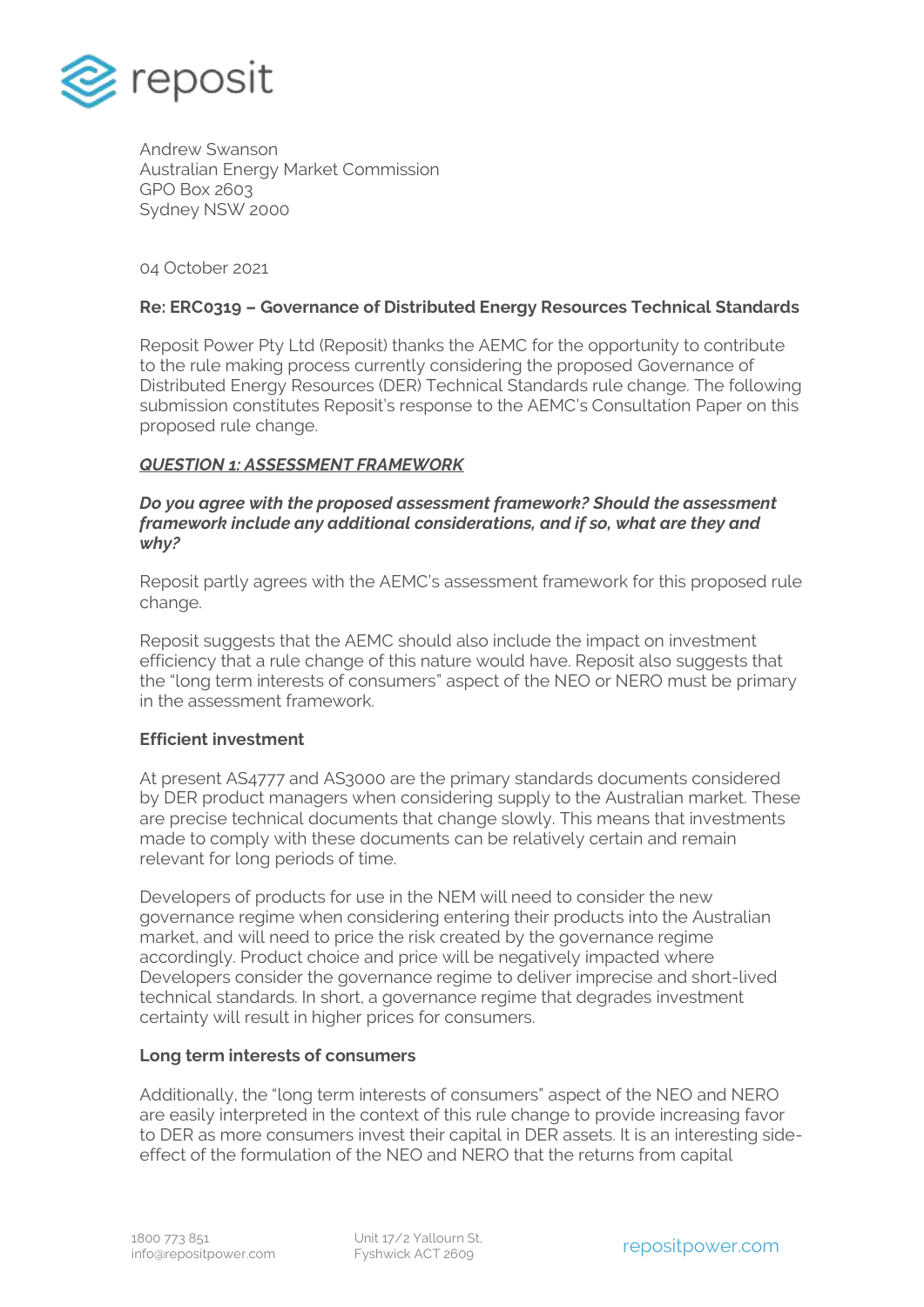invested by consumers should take precedent to the returns on capital invested by anybody else. Especially where consumers are participating in the same markets as everybody else and receiving the same price signals. There are limited degrees of freedom in which this favoring can play out, but technical standards are one of them.

# *QUESTION 2: IDENTIFYING GOVERNANCE PROBLEMS*

# *1. Do you agree with the problems identified by the rule change request? Why?*

Reposit's opinion is that the rule change request was prompted by AEMO responding too strongly to data on the prevalence of DER not riding through voltage transients in line with what is specified in AS4777. Reposit understands AEMO's sensitivity to voltage ride through failures, but considered AEMO's proposed minimum technical standards rule change to be inconsistent with the achievement of the NEO. This was a perspective shared by many. The result of the rule change proposal was the more preferable final rule made by the AEMC on 25 February 2021.

Reposit considers Dr. Schott's subsequent rule change (this one) to be at least partly motivated by the AEMO minimum technical standards rule change. As such, the proposed rule change is defensive in its nature. It seeks to address deficiencies that make it difficult for the NEM to understand what DER will do under certain circumstances. The implicit assumption is that the behavior of DER will be knowable when there are effective standards governing its behavior across the entire NEM.

Reposit considers this rule change proposal and the AEMO one before it to imply that DER-delivered MW and MWh are not as valuable as MW and MWh delivered by Centralised generation. Reposit's opinion is that both of these rule change proposals view DER as a nuisance at best, and an existential threat at worst. Reposit believes that this view is behind this rule change request's specific desire for NEMwide consistency, and a mechanism to rapidly apply new standards.

Reposit suggests that the "uncontrolled" nature of solar PV is the root of this thinking and points out that the NEM is well equipped with price signals that solar could respond to. But instead of using these mechanisms, the policy environment applies poorly-formulated, direct technical control in an attempt to make DER "behave".

This thinking ignores that DER, like Centralised generation, is looking to maximize return on capital. And that the maximization of returns from DER may take precedence over maximization of returns from Centralised generation, under the current formulation of the NEO.

Reposit is sensitive to the use of technical standards to gain consistency, homogeneity and knowability of DER behavior. These things are not important to the NEO or to Consumers. Reposit is concerned that a "DER containment" approach will degrade the efficient investment in, and efficient operation, and use of electricity services for the long term interests of consumers.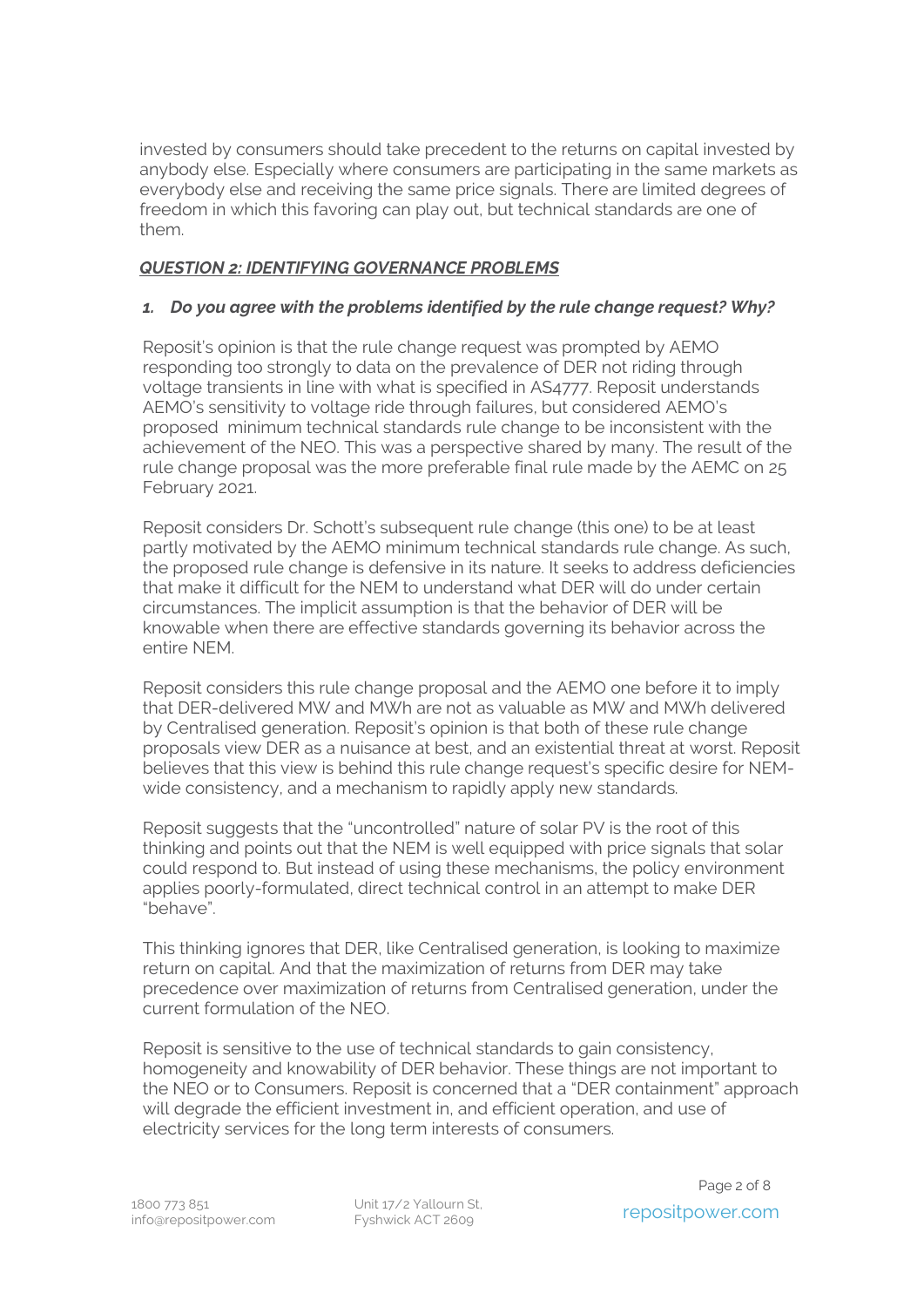## *2. Do you agree with the rule change request on the causes of identified problems? Why?*

Reposit agrees that the AS4777 should not be DER's sole governing standard and that the pressures for it to be so have caused it bloat in such a way that it is becoming inconsistent with the NEO. AS4777 should be part of DER's analogue to Generator Performance Standards (GPS).

Reposit disagrees that any NER-empowered governing body will be able stop subsidy-providing entities of any form from requiring additional behavior from DER they subsidise.

# *3. To what extent has the Commission's recent rule change on DER technical standards resolved or likely resolve the identified governance issues?*

Reposit suggests that the recent rule change has done very little to materially resolve the governance issues. AS4777 is now enshrined as the governing standard, making the AS4777 committee the sole governing body. This rule change created stability in the regulatory environment but it has not improved overall governance.

### *4. When do longer term issues such as interoperability and cyber security need to be addressed? Can existing governance arrangements and the recent rule change address these issues in a timely manner or is further governance reform required?*

Reposit's opinion is that further governance reform is required. Standards Australia is not bound to achieve the NEO and is increasingly making decisions that are affecting the economic efficiency of the NEM and degrading the long term interests of consumers.

In terms of interoperability and cyber security, Reposit does not have an opinion on when they should be addressed. Reposit suggests that it is efficient to see if there is actually a market failure in addressing these issues before a regulatory intervention is made.

# *5. Are there any other governance problems not identified by the rule change request? If so, why does the AEMC need to consider these issues?*

Reposit's opinion is that the only governance problem that requires addressing immediately is the formulation of a body to implement the DER equivalent of Generator Performance Standards. Once that body has been created, DER can be considered in line with Centralised generation where issues such as cyber security and "interoperability" require consideration.

The AEMC has been instrumental in formulation and definition of Generator Performance Standards, most recently with ERC0222 in 2018. The processes and reasoning used in this determination can be readily applied to a DER analogue. As a result it is most efficient for the AEMC to formulate this analogue.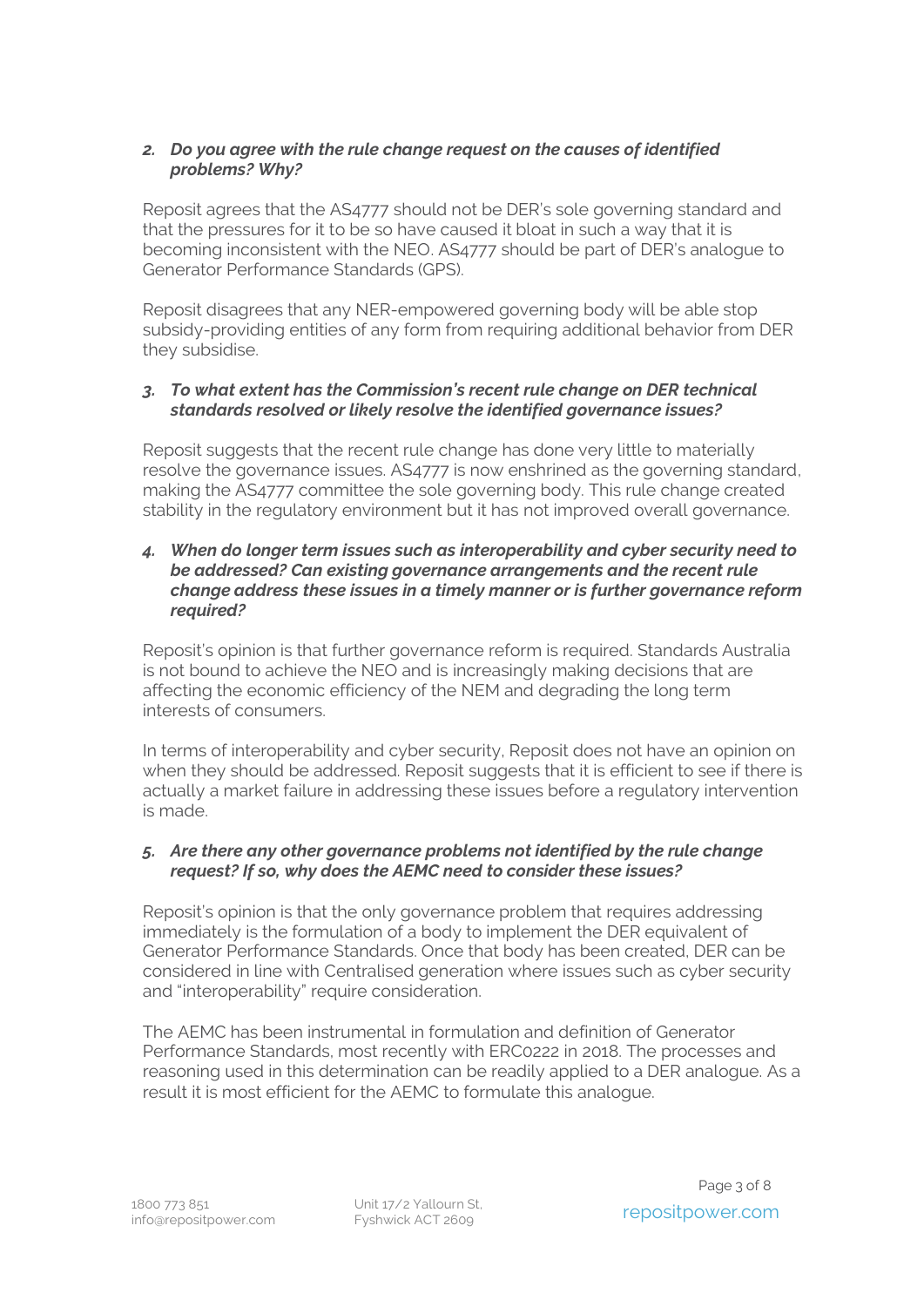# *]QUESTION 3: ASSESSING THE MARKET IMPACT OF IDENTIFIED PROBLEMS*

#### *1. Do you face any costs from governance arrangements in place prior to the commencement of the new DER technical standards rule change on 18 December 2021? Can you quantify these costs?*

Updates to AS4777 have resulted in Reposit retesting known-good inverters once they have been updated to meet the new AS4777 standard. This means that Reposit must retest many inverters, from many manufacturers. Often this must happen in a very short period of time as inverter manufacturers can leave AS4777 certifications till the last moment, leaving very little time for Reposit testing of certified units.

Inverter retesting costs Reposit an average of \$21k/inverter. This is mainly in the labor required to place the inverter into the laboratory, execute the performance characterisation processes, investigate any change in performance, inform the manufacturer of results, and in applying and retesting any updated firmware or control boards.

### *2. Alternatively, how would you be impacted if the Commission does not establish new governance arrangements for DER technical standards?*

Reposit would continue to be impacted by the regulatory uncertainty this sustains. That is, without new governance arrangements Reposit will continue to be engaged in ad-hoc, defensive actions against the usual sources of anti-NEO regulatory uncertainty where DER technical standards are concerned.

# *3. How certain are you about any forecast future costs?*

Reposit is currently preparing new inverters, and AS4777:2020 updated versions of already supported inverters, for fleet inclusion. Our measured costs from testing are current and accurate. It is likely these costs will increase as the cost of highly skilled labor increases.

# *QUESTION 4: DER TECHNICAL STANDARDS IN THE RULES*

### *1. Should DER technical standards relevant to the NEM be included in the NER, or a subordinate instrument?*

DER technical standards should be placed directly into the NER.

The NER's most important subordinate instrument is the Market Ancillary Services Specification (MASS). It is subordinated to AEMO and its modification is regulated under Chapter 8 of the NER.

AEMO has complete control of this document and has used this control to subsequently subordinate the Frequency Control Ancillary Service Verification Tool (FCASVT) from the MASS. The FCASVT is an instrument that contains the methodology by which FCAS-providing Participants have their service delivery performance judged by AEMO.

Unit 17/2 Yallourn St, Fyshwick ACT 2609 repositpower.com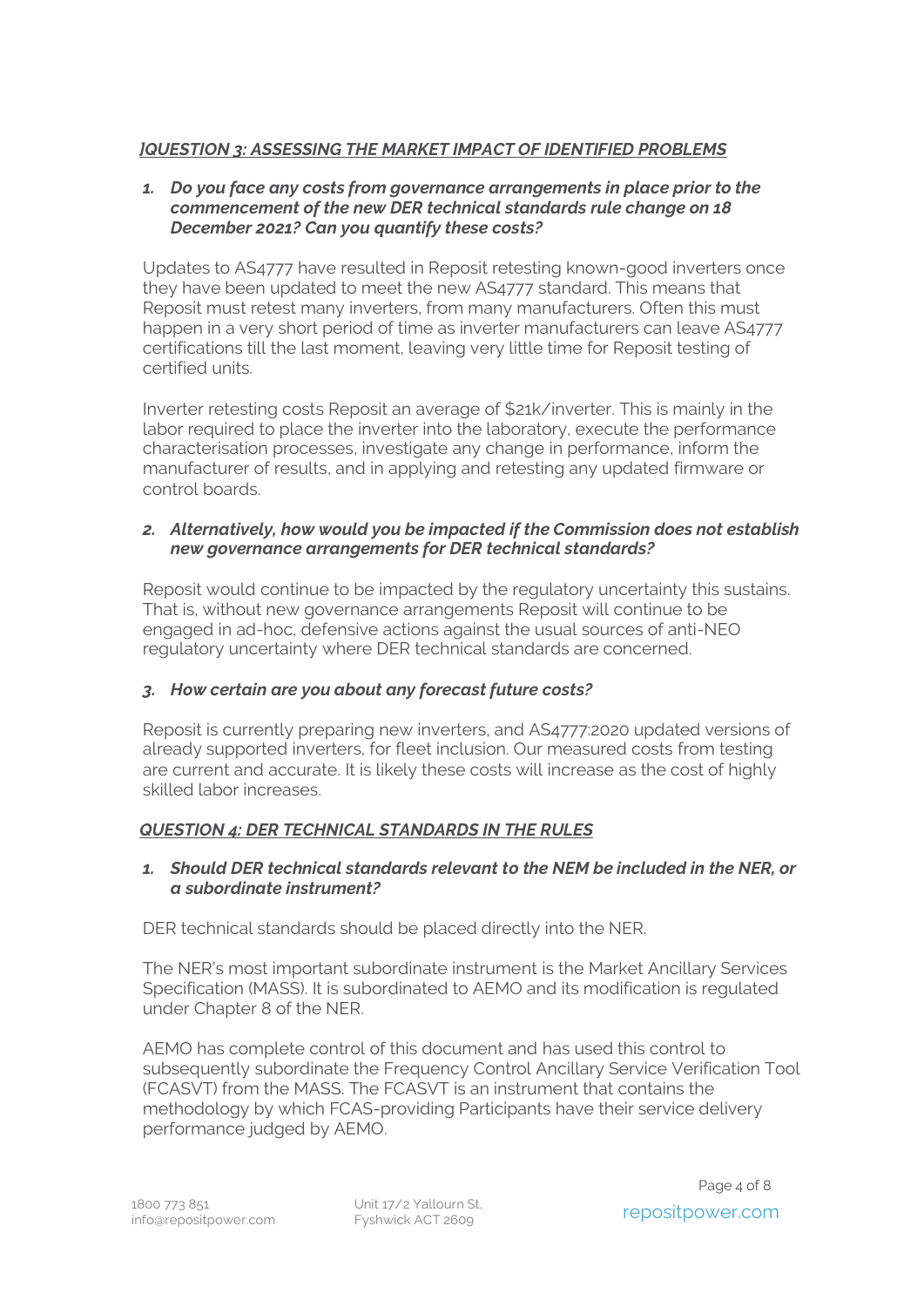Since MASS v5, the FCASVT is the singular source of truth on how to calculate the FCAS service delivery amounts of current or future FCAS-providing plant. That is, this document (a Microsoft Excel spreadsheet) is the tool used by AEMO to determine a complete and successful FCAS service delivery against an FCAS bid, and is also used to determine new FCAS capacity during DUID registration. A Participant faces significant loss of revenues if they are assessed negatively by this document. The FCASVT is in many ways more important to Participants than the **MASS** 

This document is completely unregulated by the NER and is the key service definition governing more than \$100M+/annum in investment signals and costs to Consumers. The FCASVT can be changed at any time by AEMO, and has no independently managed change record.

Reposit considers this state of affairs to be problematic. Especially in the context of the increasing importance and value of FCAS services, the introduction of the Very Fast FCAS service, and with the increasing difficulty AEMO is experiencing in managing MASS consultations.

Reposit considers the subordination of the MASS to AEMO to have resulted in significant inefficiency. Reposit suggests that a subordinate document for DER technical standards allows for similar inefficiency to arise.

### *2. How could any new governance arrangements interact with Standards Australia existing processes in a way which avoids duplication, while ensuring standards are developed in a timely manner?*

Reposit suggests that the roles of Standards Australia and the AEMC be made clear and explicit. Reposit's suggested delineation is:

- **Standards Australia** Responsible for defining the standards that are concerned with inverter physical and electrical safety, inverter protective functions, inverter markings and documentation and inverter islanding/islanded behavior.
- **AEMC**  Responsible for defining how active and reactive power transfer is made to/from the grid and the measurement of that power transfer.

This delineation assigns safety and product quality concerns to Standards Australia, and economic efficiency concerns to the AEMC.

AS4777 is highly unusual in the standards world in that subsequent iterations of the standard have begun to dictate business model formation and economic efficiency. This has occurred in absence of the governance provided by an appropriate economic body. AEMC governance of technical standards resolves this absence and allows for the simplification and refocusing of AS4777.

### *3. What would be the main benefits from including DER technical standards in the NER, NERR, or a subordinate instrument? Are there any risks?*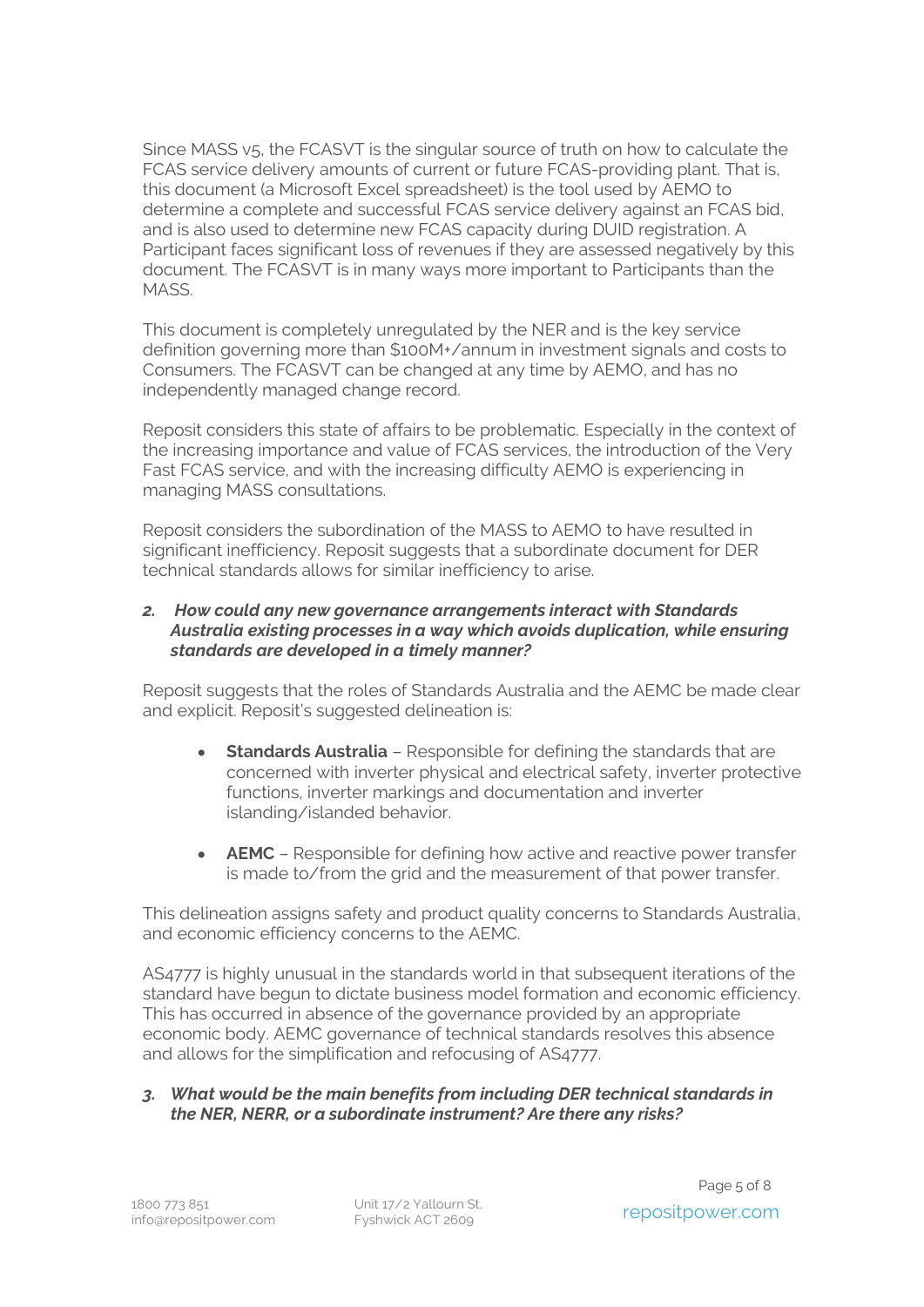The main benefit is the application of strong governance from a body (the AEMC) obligated and driven to achieve the NEO. The current Standards Australia definition of DER technical standards does not consider economic efficiency and hence delivers standards that increasingly make the achievement of the NEO more difficult.

### *4. Did the recent rule change on DER technical standards partly address problems identified by Dr Schott's rule change request?*

No. It has simply enshrined the AS4777 committee as the sole governors of DER technical standards. Reposit considers the AEMC to be the correct party to govern DER technical standards.

*5. If so, does the recent rule change on DER technical standards reduce the need to adopt the new governance arrangements proposed by the rule change request?*

No. It has increased the need for new governance arrangements.

# *QUESTION 5: WHO DEVELOPS AND MAINTAINS DER TECHNICAL STANDARDS*

### *1. Should a new committee be responsible for determining or advising on DER technical standards in the NEM?*

Reposit's opinion is that the Reliability Panel (RP) should assume the function of governing DER technical standards. It should be advised by a purpose built committee of DER experts.

The RP should decide upon which Australian Standards to adopt (as is already a function of the RP) and the committee should provide recommendations on those parts of the standards that should be ignored or redefined. The committee should also provide recommendations to the RP on how power transfer from DER is made, and how it should be measured.

# *2. If so, how should members be appointed to the new committee?*

Members should demonstrate practical, current, non-trial experience with DER interactions in the NEM. They should be gathered from DNSPs, aggregators, retailers, inverter manufacturers, Standards Australia and AEMO.

Membership to the committee should be moderated by a process similar to a Bar entrance exam. A candidate's understanding of electrical, economic, information exchange and NEO concepts should be formally assessed and scored. New members must at least maintain the average score of the committee.

#### *3. What knowledge and experience would be needed to develop and maintain DER technical standards in the NEM?*

See above.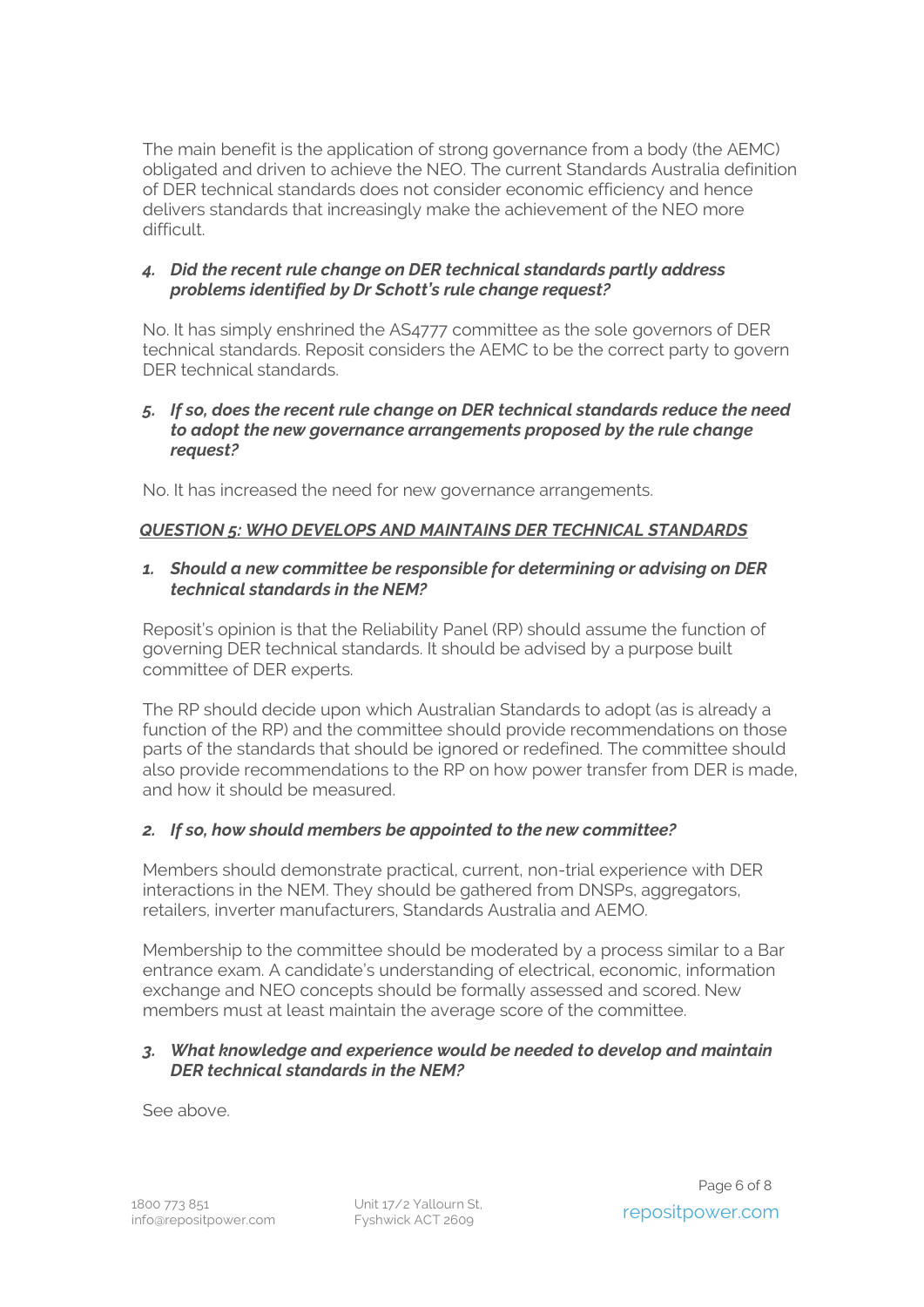# *4. Should membership of a new committee be paid or voluntary?*

It should be voluntary. The incentive to join the committee should be the rewards associated with a successful NEM-wide integration of DER under NEO principles.

### *5. Should the committee report to the Commission as proposed by the rule change request? Or should the new committee report to another entity? If so, who?*

The committee should report to the Reliability Panel as it already has a function of adopting Australian and International standards as NEM standards for a particular class of plant. The proposed governance arrangements are an extension of this fundamental function.

### *6. How would the governance arrangements proposed by the rule change request interact with existing governance arrangements and the recent DER technical standards rule change? Are there any risks of duplication or divergence?*

The new governance arrangements would embrace and moderate the Standards Australia process, while actively considering the NEO in the formulation of technical standards. The proposed structure addresses both divergence and duplication concerns.

### *7. Are the proposed governance arrangements likely to reduce how long it takes to develop and implement new DER technical standards for the NEM? If not, would any alternative approaches increase the pace of setting standards for the NEM?*

Yes. By splitting physical/electrical concerns from power transfer concerns, the proposed governance arrangement allows for a higher cadence on power transfer concerns. This allows safety standards to evolve slowly and power transfer standards to evolve more quickly.

### *8. Is there a trade-off between how quickly new technical standards are developed and other NEM objectives such as the safety, security and reliability of power supply?*

No. Not under the proposed governance arrangements.

# *QUESTION 5: WHO DEVELOPS AND MAINTAINS DER TECHNICAL STANDARDS*

### *1. How much prescription should be included in the NER to implement the proposed new governance arrangements?*

Only as much required to:

- Create a committee for DER technical standards that reports to the RP
- Give that committee the function of making recommendations to the RP on how DER power transfer should be made, and how it should be measured